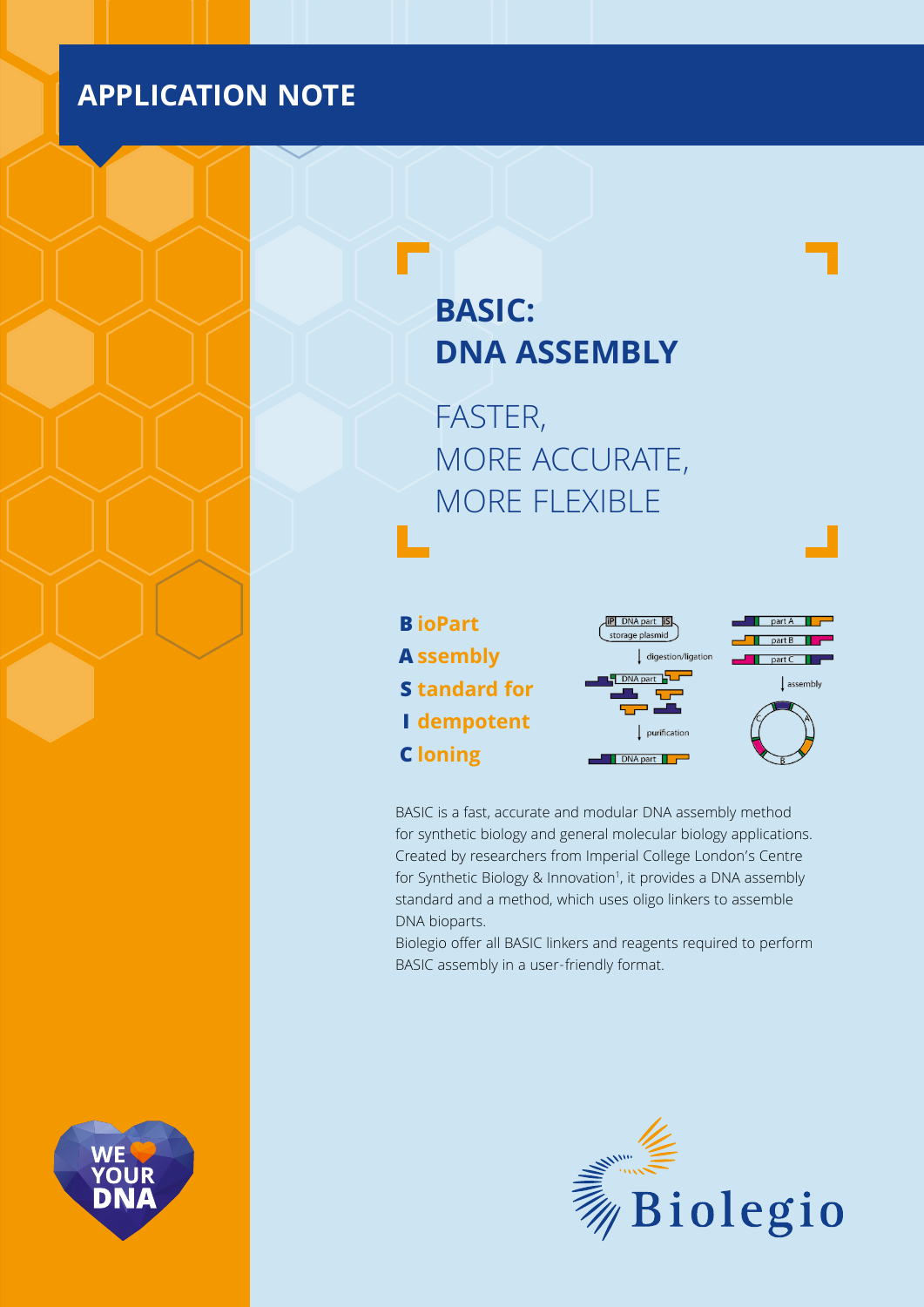| <b>DNA ASSEMBLY COMPARISON TABLE</b> |                     |                        |                                                 |                              |                                              |            |                                    |                               |  |
|--------------------------------------|---------------------|------------------------|-------------------------------------------------|------------------------------|----------------------------------------------|------------|------------------------------------|-------------------------------|--|
| <b>Method</b>                        | <b>Standards</b>    | <b>PCR</b><br>required | <b>Forbidden</b><br>restriction<br><b>sites</b> | <b>Multipart</b><br>assembly | <b>Hierarchical Single tier</b><br>Assembly? | assembly?  | <b>Single</b><br>storage<br>format | <b>Automation</b><br>friendly |  |
| Restriction-Ligation                 | <b>Bespoke</b>      | Yes                    | Multiple                                        | No.                          | <b>No</b>                                    | <b>No</b>  | No.                                | N <sub>o</sub>                |  |
| Gateway Cloning®                     | Gateway             | N <sub>o</sub>         | 1,2                                             | No.                          | <b>No</b>                                    | <b>No</b>  | <b>Yes</b>                         | N <sub>o</sub>                |  |
| BioBrick <sup>®</sup>                | <b>BioBrick</b>     | No                     | $\overline{4}$                                  | No.                          | Yes                                          | <b>Yes</b> | Yes                                | Yes*                          |  |
| Gibson Assembly <sup>®</sup>         | Bespoke             | <b>Yes</b>             | None                                            | Yes                          | <b>No</b>                                    | <b>No</b>  | N <sub>o</sub>                     | Yes**                         |  |
| <b>Ligase Cycling Reaction</b>       | Bespoke             | <b>Yes</b>             | None                                            | Yes                          | Yes                                          | No.        | N <sub>o</sub>                     | N <sub>o</sub>                |  |
| Golden Gate                          | CIDAR,<br>Greengate | <b>No</b>              | $1 - 4$                                         | Yes                          | Yes                                          | No.        | No.                                | <b>Yes</b>                    |  |
| <b>BASIC</b>                         | <b>BASIC</b>        | No                     |                                                 | Yes                          | Yes                                          | <b>Yes</b> | Yes.                               | <b>Yes</b>                    |  |

The two-part rolling assembly required for BioBricks® means that transformation and mini-prep will be required for any assembly larger than two parts, which significantly limits the implementation of automation methods.

Gibson Assembly® is available as an automated gene synthesis platform available from SGI-DNA Inc. It should be noted that this is intended for bespoke gene synthesis and assembly and cannot be used just for the assembly of user parts only.

BASIC combines the best features of the most popular methods while overcoming their limitations, creating a system that is fast, flexible and accurate. The new technique enables greater advances in research and offers a way to automate the design and manufacture of plasmids/ DNA constructs.

Unlike some systems that can only join two parts at a time, forcing the gene to be built in several, time consuming steps, BASIC enables multiple parts to be joined together at once. It is also 99 per cent accurate, compared to bespoke designs which usually have an accuracy of around 70 per cent. BASIC DNA assembly is highly accurate for up to 7 parts.



## **Industrial scale compatible**

The standardisation and accuracy of the process means that it is ideally suited for use on an industrial scale. The method is already used in a high throughput automated process at SynbiCITE, the innovation and knowledge centre (IKC) based at Imperial College London which is promoting the adoption of synthetic biology by industry.

#### **BASIC linker supply format**

Each BASIC linker consists of 4 oligos and is made up of a suffix (orange) and prefix (blue) section. The BASIC linker suffix section will be ligated to the suffix overhang of a BASIC biopart and the BASIC linker prefix section will be ligated to the prefix overhang of a BASIC biopart.

**Biolegio provides ready to use BASIC linkers in different package sizes and sets. These include an accompanying reagents pack containing all enzymes and buffers required to perform digestion/ligation, purification and final DNA assembly**



**www.biolegio.com**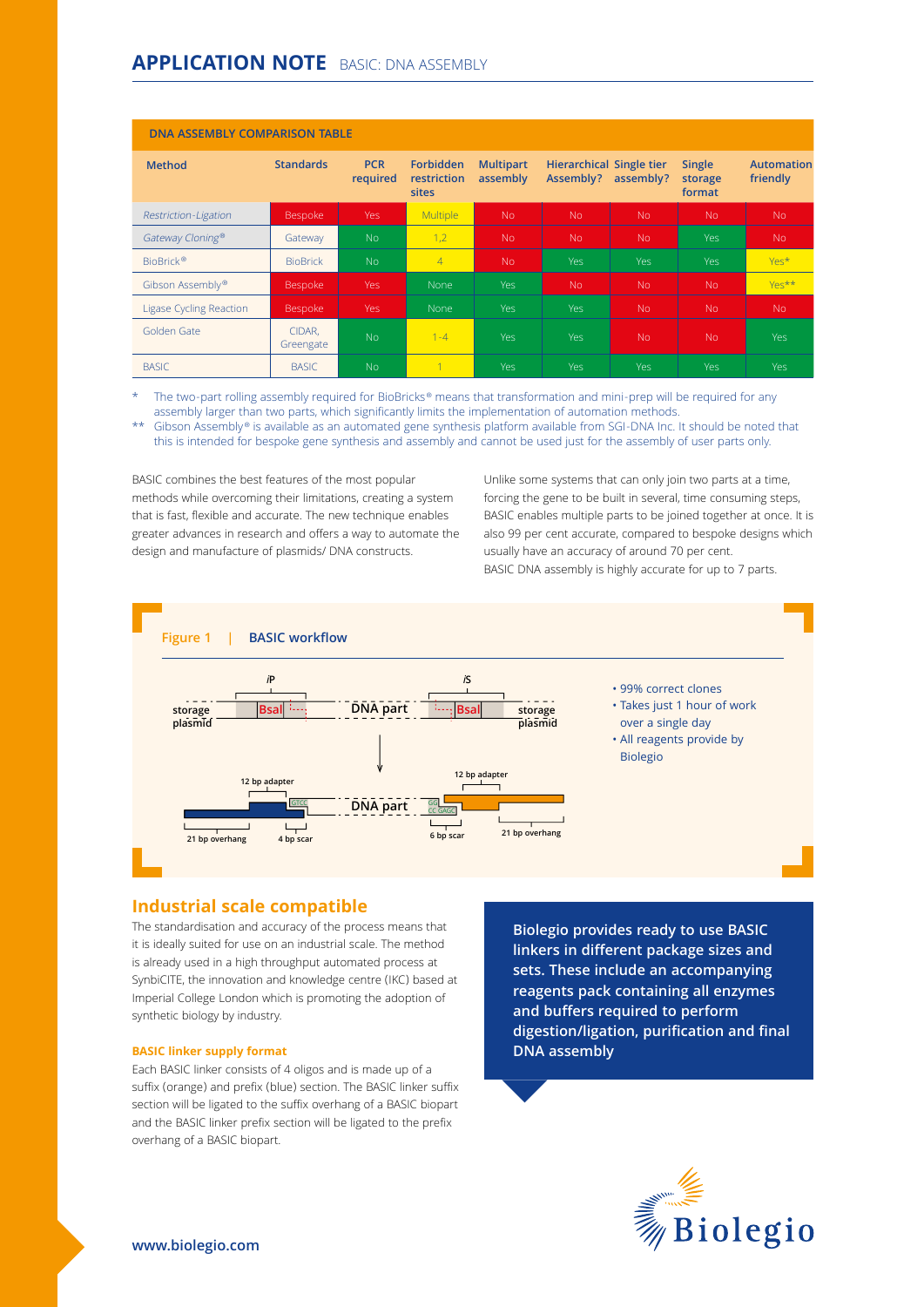

Each section is made up of one longer linker oligo (30-60 bases) and a shorter adapter oligo (12-20 bases). These 4 oligos are all **5' phosphorylated and HPLC purified**. Both, the suffix and prefix oligos are mixed and annealed each prior to usage in BASIC assembly.

Each BASIC linker will be provided lyophilised in 2 tubes, one for the prefix and one for the suffix linker section, which can then be easily reconstituted to working concentration by adding BASIC linker annealing buffer. Such a linker aliquot is sufficient for 40 BASIC reactions. Each BASIC reaction can be used to build multiple genetic constructs.

Biolegio provides ready to use BASIC linkers in different package sizes and sets. These include starter kits including methylated linkers and sets of linkers encoding RBS (specific and mixed libraries).

## **SET 1: BASIC Starter Set**

#### **BASIC Neutral Linkers**

BASIC neutral linkers are purely connecting two adherent BASIC parts and their sequence is computationally optimised to be as neutral as possible by excluding functional sequence motifs. The BASIC standard defines two inward-facing BsaI recognition sites to release the parts from a storage vector, leaving a 4 bp scar on the prefix end and a 6 bp scar on the suffix. Digestion yields different 4 bp overhangs at the prefix and suffix, enabling end-specific ligation. Ligation of partially double-stranded oligonucleotide DNA linkers is performed simultaneously with BsaI digestion. Non-ligated oligonucleotide linkers are then removed by a purification step to yield Linker adapted parts. Final assembly is achieved by annealing the linker-adapted parts in an ionic buffer at elevated temperature. No ligase is required in the final step and the nicked plasmid generated is readily repaired in vivo following transformation.

#### **BASIC Methylated Linkers**

In many cases it is advantageous to assemble a limited number of parts together in a module and then combine different



modules to create more complex systems or to reuse modules in different assemblies. This is possibly without the need to modify the existing single tier protocol by utilising linkers with a single methylated C to protect the BsaI site from digestion during the assembly process (fig. 2).

## **SET 2: BASIC RBS Linkers**

#### **Flexible Gene Expression**

BASIC linkers can be derived from neutral sequence space or encode functional elements to build more complex/ functional constructs. By encoding a Ribosome Binding Site (RBS) onto the prefix site of BASIC linkers, these can drive the expression of a downstream open reading frame. Different RBS sequences are encoded on the double stranded portion of the linker. The overlap sequence remains constant and provides a consistent 5′ UTR. Different RBS linkers can be built by re-using the linker suffix section, while changing the sequences of the prefix adapter and linker oligo.

#### **RBS Linker Families**

We define RBS linker families as a group of RBS BASIC linkers that share the same upstream linker sequence (suffix section) and hence the same suffix linker/adapter oligos. This means each RBS linker family contains 2 standard suffix section oligos and 2 specific prefix site oligos for each RBS version of the RBS linker family (fig. 3).